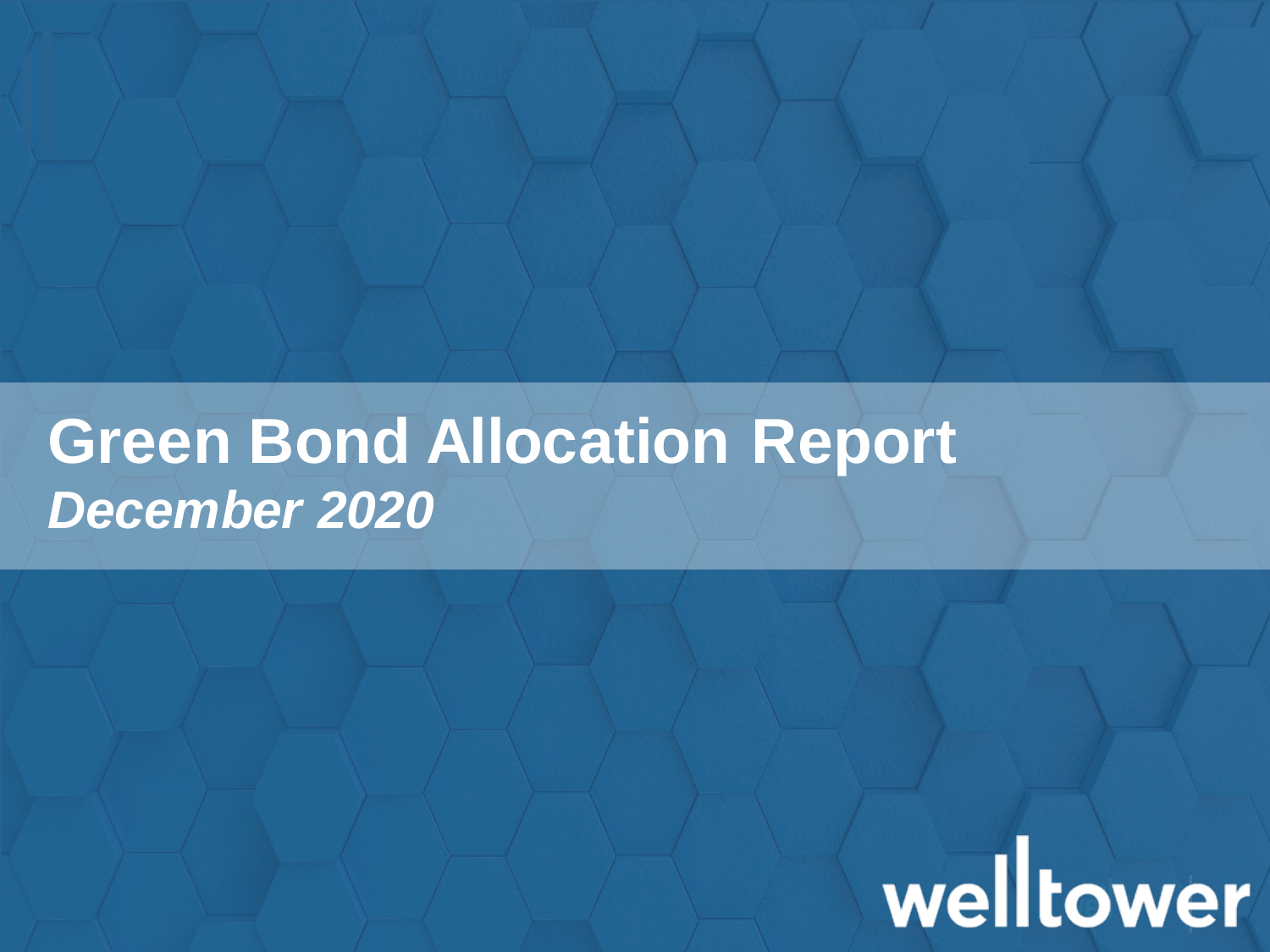#### **Independent Accountants' Report**

working work

Report of Independent Accountants

To the Management of Welltower Inc.:

We have examined management's assertion, included in Appendix A, that an amount equal to \$104.5 million was allocated to qualifying Eligible Green Projects (as defined in the "Use of Proceeds" contained in the Prospectus Supplement dated December 9, 2019 related to the issuance of \$500.0 million bonds by Welltower Inc) set forth in Appendix B which meet the Eligible Green Projects criteria set forth in Appendix A (the "Criteria") during the period from December 16, 2017 to September 30, 2020. Welltower Inc.'s management is responsible for the assertion. Our responsibility is to express an opinion on the assertion based on our examination.

Our examination was conducted in accordance with attestation standards established by the American Institute of Certified Public Accountants. Those standards require that we plan and perform the examination to obtain reasonable assurance about whether management's assertion is fairly stated, in all material respects. An examination involves performing procedures to obtain evidence about management's assertion. The nature, timing, and extent of the procedures selected depend on our judgment, including an assessment of the risks of material misstatement of management's assertion, whether due to fraud or error. We believe that the evidence we obtained is sufficient and appropriate to provide a reasonable basis for our opinion.

Our examination was not conducted for the purpose of evaluating (i) the completeness of the Eligible Green Projects disbursements or the amount of Eligible Green Project disbursements by eligibility category, (ii) the environmental benefits of the Eligible Green Projects, (iii) conformance with any third party published principles, standards or frameworks such as the Green Bond Principles, or (iv) any other information included in Appendix C. Accordingly, we do not express an opinion or any other form of assurance other than on the amounts allocated to qualifying Eligible Green Projects.

In our opinion, management's assertion included in Appendix A that an amount equal to \$104.5 million was allocated to qualifying Eligible Green Projects that meet the Criteria during the period from December 16, 2017 to September 30, 2020 is fairly stated, in all material respects.

Ernet + Young LLP

December 11, 2020

Toledo, Ohio

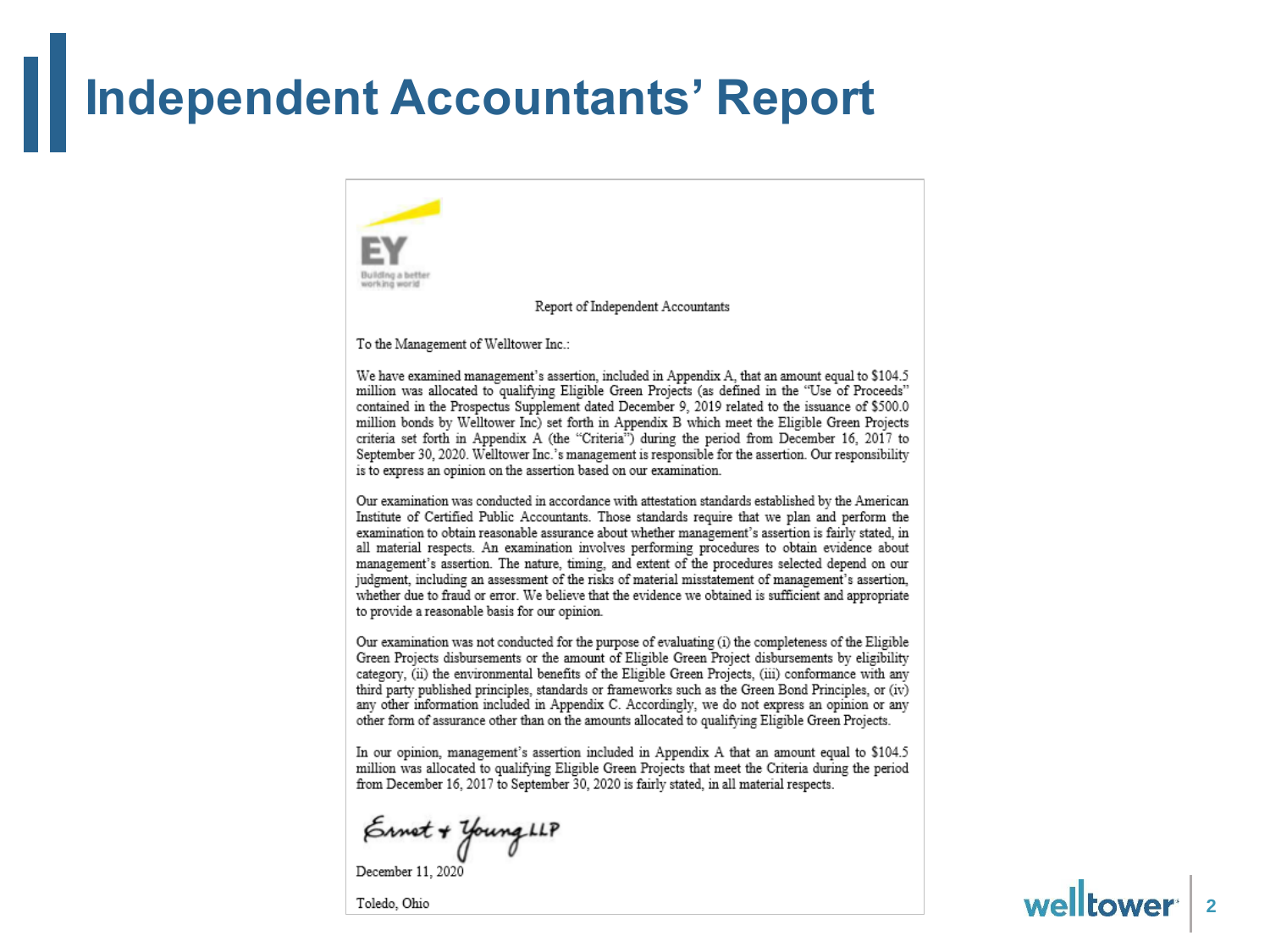### **Appendix A: Management Assertion**

In relation to the requirements set forth in our final Prospectus Supplement dated December 9, 2019 and filed pursuant to Rule 424 under the Securities Act of 1933 (the "Prospectus Supplement") relating to the allocation of net proceeds described therein to Eligible Green Projects (as defined in the "Use of Proceeds" contained in the Prospectus Supplement), we assert that an amount equal to \$104.5 million was allocated during the period December 16, 2017 to September 30, 2020, to Eligible Green Projects that met the eligibility criteria set forth in the table below.

| <b>Green Buildings</b>            | Eligible green building projects include the financing or refinancing of properties which have, or are<br>expected to have, one of the following green building certifications or energy ratings. For existing<br>buildings, certification must have been received within the last three years. Certifications include:<br><b>LEED: Gold or Platinum</b><br>a)<br>b)<br><b>BREEAM: Very Good, Excellent or Outstanding</b><br>IREM Certified Sustainable Property certification for Medical Office Buildings<br>C)<br><b>Energy Star Certification</b><br>d)<br>Energy Performance Certificate: Grade of B or Greater<br>$\epsilon$ |
|-----------------------------------|-------------------------------------------------------------------------------------------------------------------------------------------------------------------------------------------------------------------------------------------------------------------------------------------------------------------------------------------------------------------------------------------------------------------------------------------------------------------------------------------------------------------------------------------------------------------------------------------------------------------------------------|
| <b>Energy Efficiency Projects</b> | Eligible energy efficiency projects include upgrades to properties that are designed to have expected<br>energy efficiency gains of at least 25%. Examples include:<br><b>LED lighting upgrades</b><br>a)<br>HVAC and chiller replacements<br>b)                                                                                                                                                                                                                                                                                                                                                                                    |
| <b>Water Efficiency Projects</b>  | Eligible water efficiency projects include upgrades to properties that are designed to have expected<br>water efficiency gains of at least 25%. Examples include:<br><b>Irrigation systems</b><br>a)<br>Installation of low flow fixtures<br>b)                                                                                                                                                                                                                                                                                                                                                                                     |

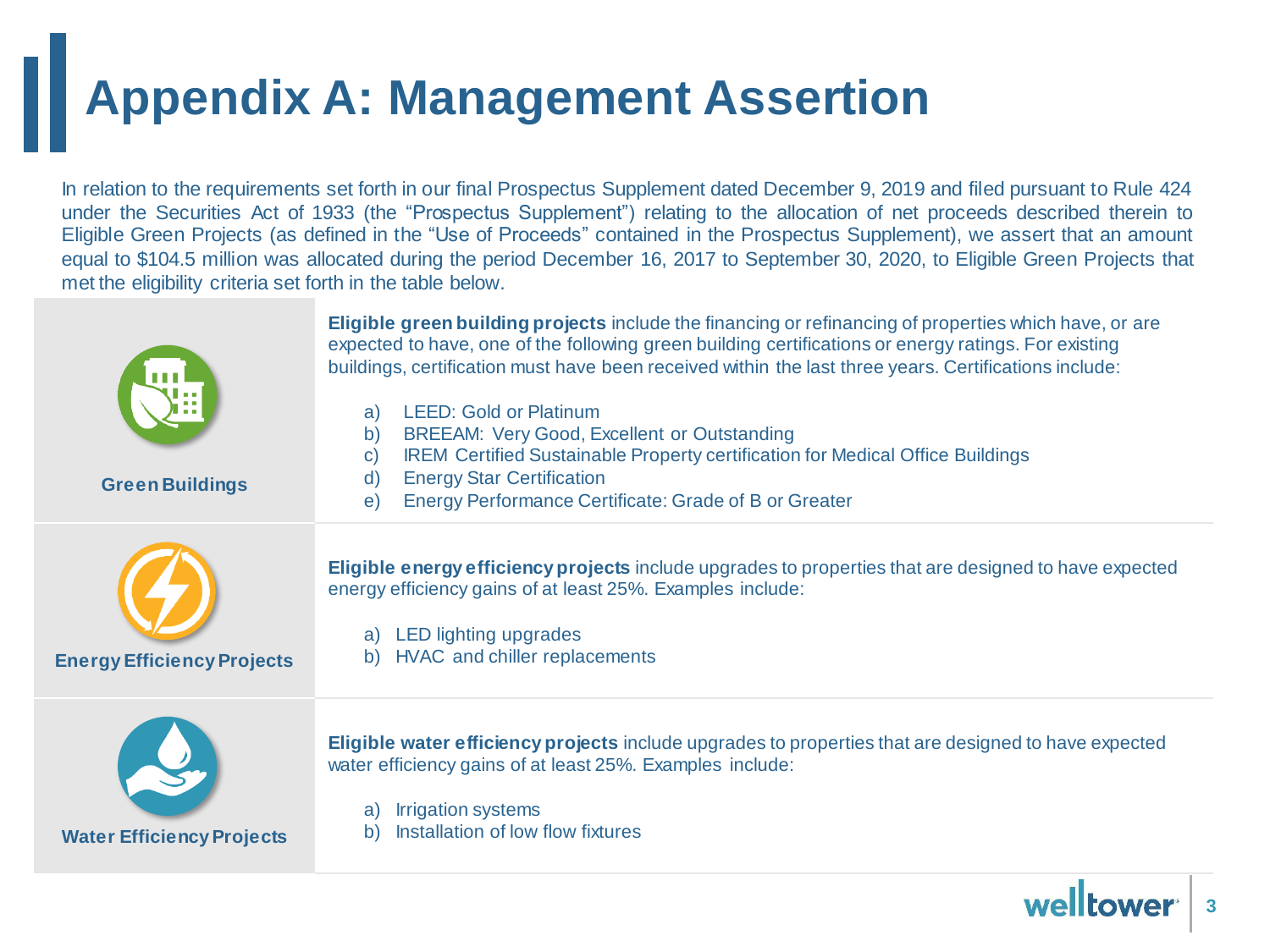#### **Green Bond Allocation Report**

*Through September 30, 2020 (dollars in thousands)*

| <b>Net Proceeds From Sale of Green Bonds</b>               |                                        |                  |                                                  |                                            |                                                 |  |
|------------------------------------------------------------|----------------------------------------|------------------|--------------------------------------------------|--------------------------------------------|-------------------------------------------------|--|
| Welltower Inc. 2.70% senior notes due 2027                 |                                        |                  |                                                  |                                            |                                                 |  |
| <b>Certification Rating</b>                                | <b>Project</b>                         | <b>Location</b>  | <b>WELL Total</b><br>Commitment <sup>(2,3)</sup> | <b>Estimated</b><br><b>Conversion Date</b> | <b>Allocation of</b><br>Proceeds <sup>(2)</sup> |  |
| <b>Completed Projects</b>                                  |                                        |                  |                                                  |                                            |                                                 |  |
| <b>BREEAM - Excellent</b>                                  | Signature UK Wandsworth <sup>(4)</sup> | London, UK       | N/A                                              | 1Q <sub>20</sub>                           | \$28,620                                        |  |
| <b>Projects Under Construction</b>                         |                                        |                  |                                                  |                                            |                                                 |  |
| <b>BREEAM - Very Good</b>                                  | <b>Signature UK Barnet</b>             | North London, UK | \$49,907                                         | 4Q21                                       | \$25,187                                        |  |
| <b>BREEAM - Very Good</b>                                  | Signature UK Hendon                    | North London, UK | \$54,074                                         | 1Q22                                       | \$29,468                                        |  |
| <b>LEED Gold</b>                                           | Balfour Common at Fisher Hill          | Brookline, MA    | \$141,889                                        | 2Q23                                       | \$21,205                                        |  |
| Proceeds allocated through September 30, 2020<br>\$245,870 |                                        |                  |                                                  |                                            |                                                 |  |
| Remaining green bond proceeds to be allocated              |                                        |                  |                                                  |                                            |                                                 |  |
| <b>Net proceeds</b>                                        |                                        |                  |                                                  |                                            |                                                 |  |

1. Net proceeds f rom December 16, 2019 issuance of \$500,000,000 of Green Bonds due 2027

2. Represents our pro rata share of partially owned projects

3. As of September 30, 2020 we have \$170.0 million in unfunded commitments at our pro rata share for projects currently under construction

4. Final BREEAM – Excellent certif ication has y et to be receiv ed but is currently in process

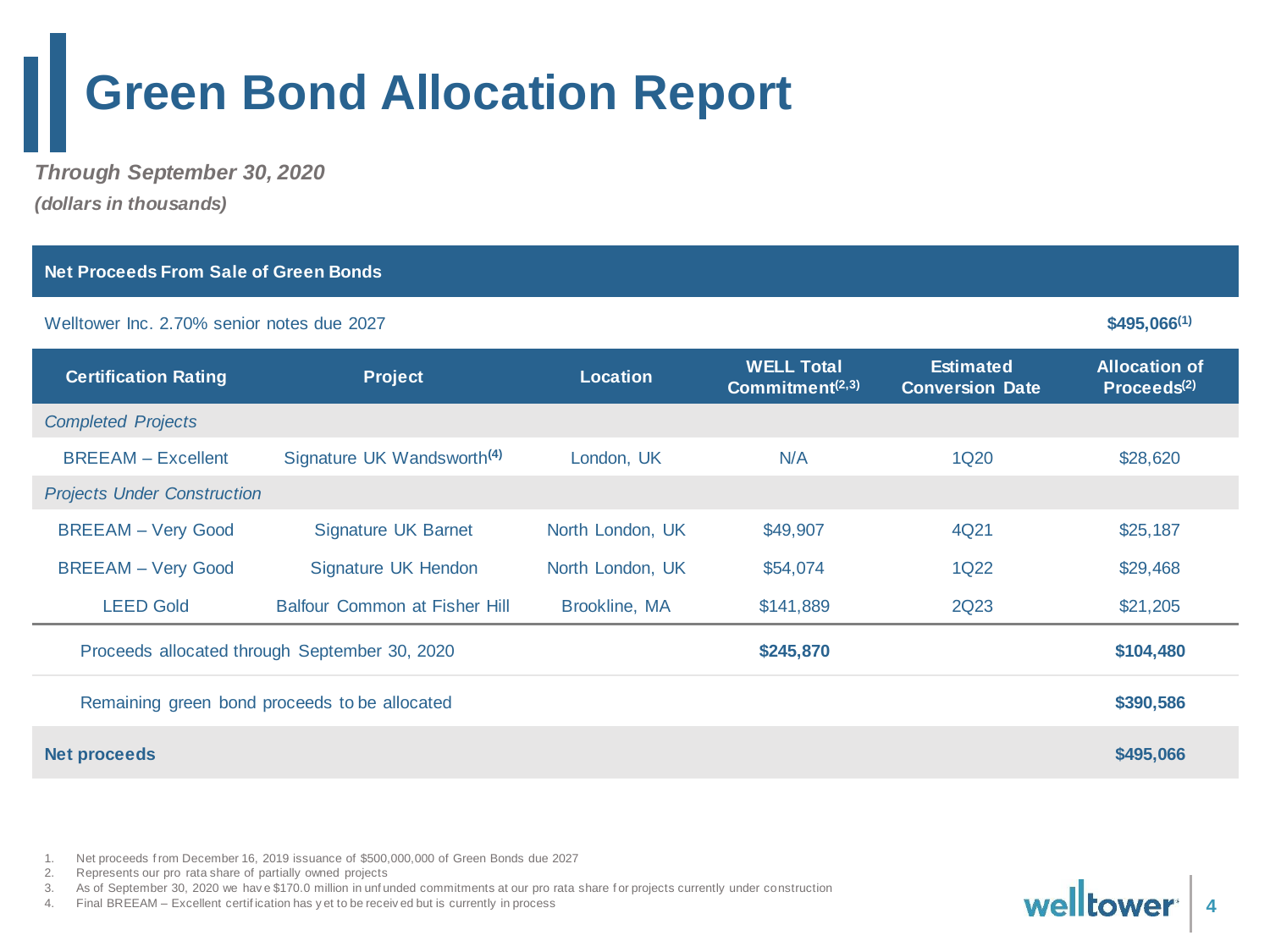#### **Case Study in Sustainability | Signature at Wandsworth Common**



 $10$  LFFD certified properties



**8 BREEAM Property** certifications



27 IREM Certified Sustainable **Property certifications** 



**55 ENERGY STAR** certified properties

#### **Welltower Building Certifications <b>Green Building Spotlight** | Signature at Wandsworth Common

Signature at Wandsworth Common is Welltower's latest development in the United Kingdom that is helping to meet the need for 2,000 additional assisted living and dementia care beds in the local area while adding 120+ jobs to the local economy.

- "Excellent" BREEAM rating
- Combined heat and power units
- Photovoltaic roof panels
- Energy efficient technologies such as motion-sensor lighting
- Expected savings of 89 tons (35%) of regulated CO2 annually vs. baseline